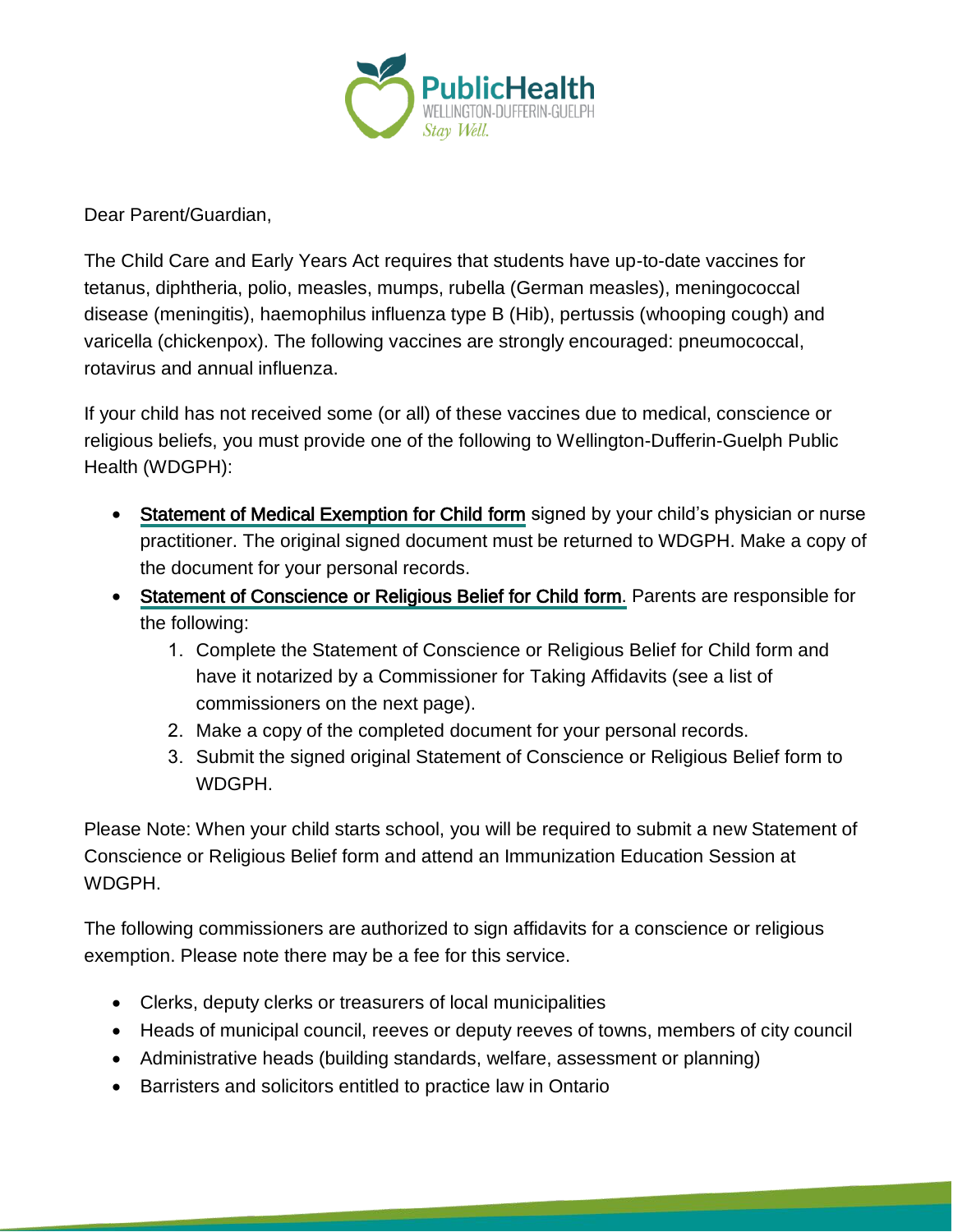• Provincial judges or justices of the peace

If you wish to cancel an existing exemption on file, please contact vaccine records at 1-800- 265-7293 ext. 4396. You will also need to provide a copy of your child's immunization record.

For the protection of your child and the child care community, you need to be aware that your child may be unable to attend school in the event of an outbreak or threatened outbreak of disease.

For more information and office locations please visit [www.wdgpublichealth.ca.](http://www.wdgpublichealth.ca) If you have questions regarding vaccines or exemptions, call 1-800-265-7293 ext. 4746 to speak with a public health nurse.

Sincerely,

Marlene Jantzi-Bauman RN, MPH, BScN, BHSc, CIC Manager, Vaccine Preventable Disease Program Wellington-Dufferin-Guelph Public Healthz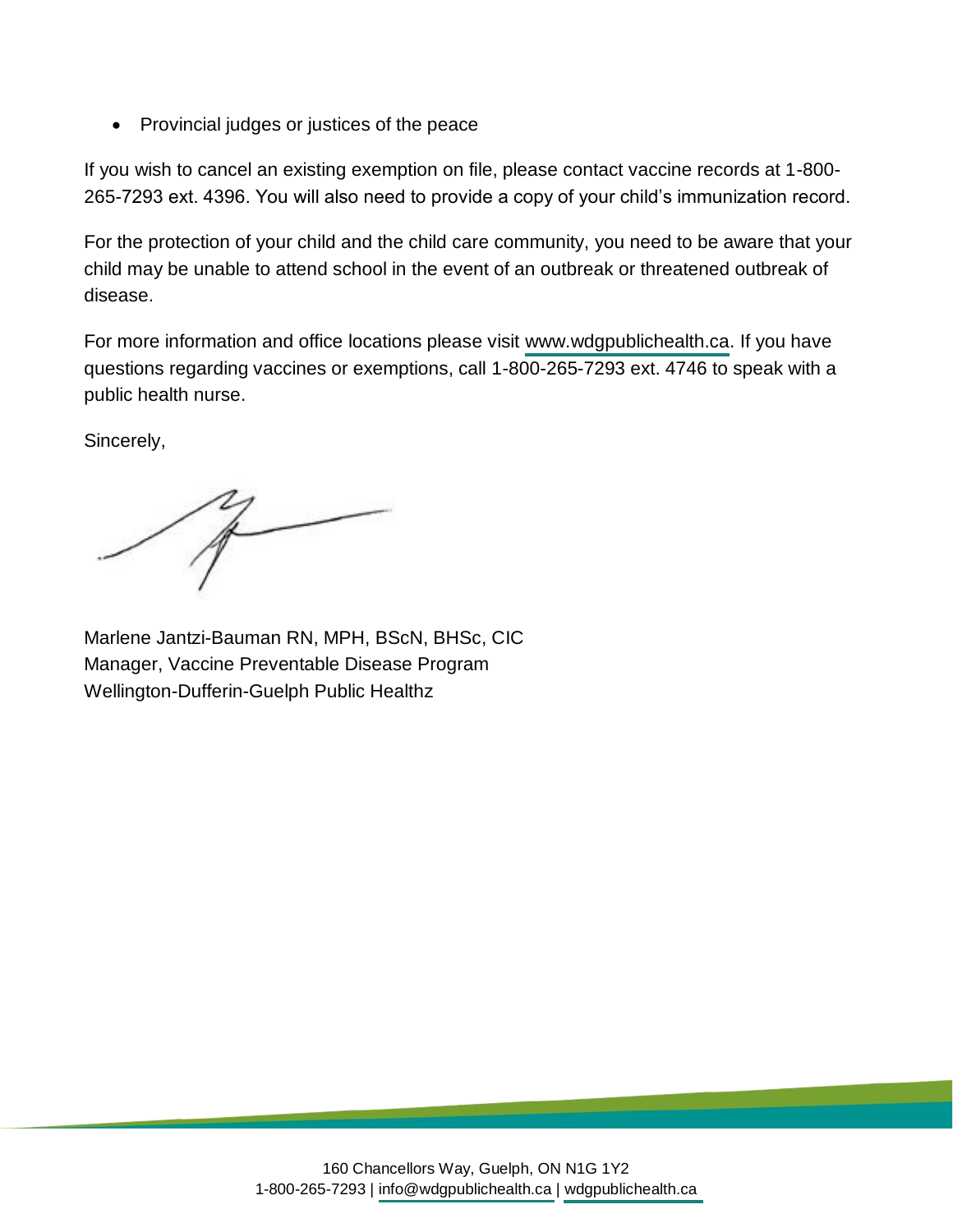# **BE WELL INFORMED - THE DECISION TO IMMUNIZE YOUR CHILD IS AN IMPORTANT ONE**

Wellington Dufferin Guelph Public Health strongly recommends immunization as a safe and effective way to protect yourself, your family and your community from vaccine-preventable diseases.

We encourage you to make an informed decision, and to know the risks and responsibilities as a parent when choosing not to immunize your child. If you are choosing not to immunize your child, please keep the following in mind:

- You may be putting your child at risk of serious illness or possibly death from diseases that could be prevented by vaccines
- If your child gets sick and needs medical attention, it is important to tell health care providers that they have not been immunized
- Your child may be unable to attend school/daycare if there is an outbreak or threatened outbreak of disease within the community
- Your child may unknowingly expose other children and/or adults that cannot be immunized for medical reasons to highly contagious diseases
- Summer camps, volunteer work, or certain college/university programs may require your child to have an up-to-date immunization record for enrolment
- If planning to travel outside of Canada, you put your child at a higher risk of getting dangerous diseases that are very contagious – these diseases are only a plane ride away

Should you change your mind in the future, your child may still receive their complete series of immunizations. You may call Public Health at any time to cancel your exemption and report immunizations given: 1-800-265-7293 ext 4396.

Speak with your healthcare provider or Public Health if you have any questions.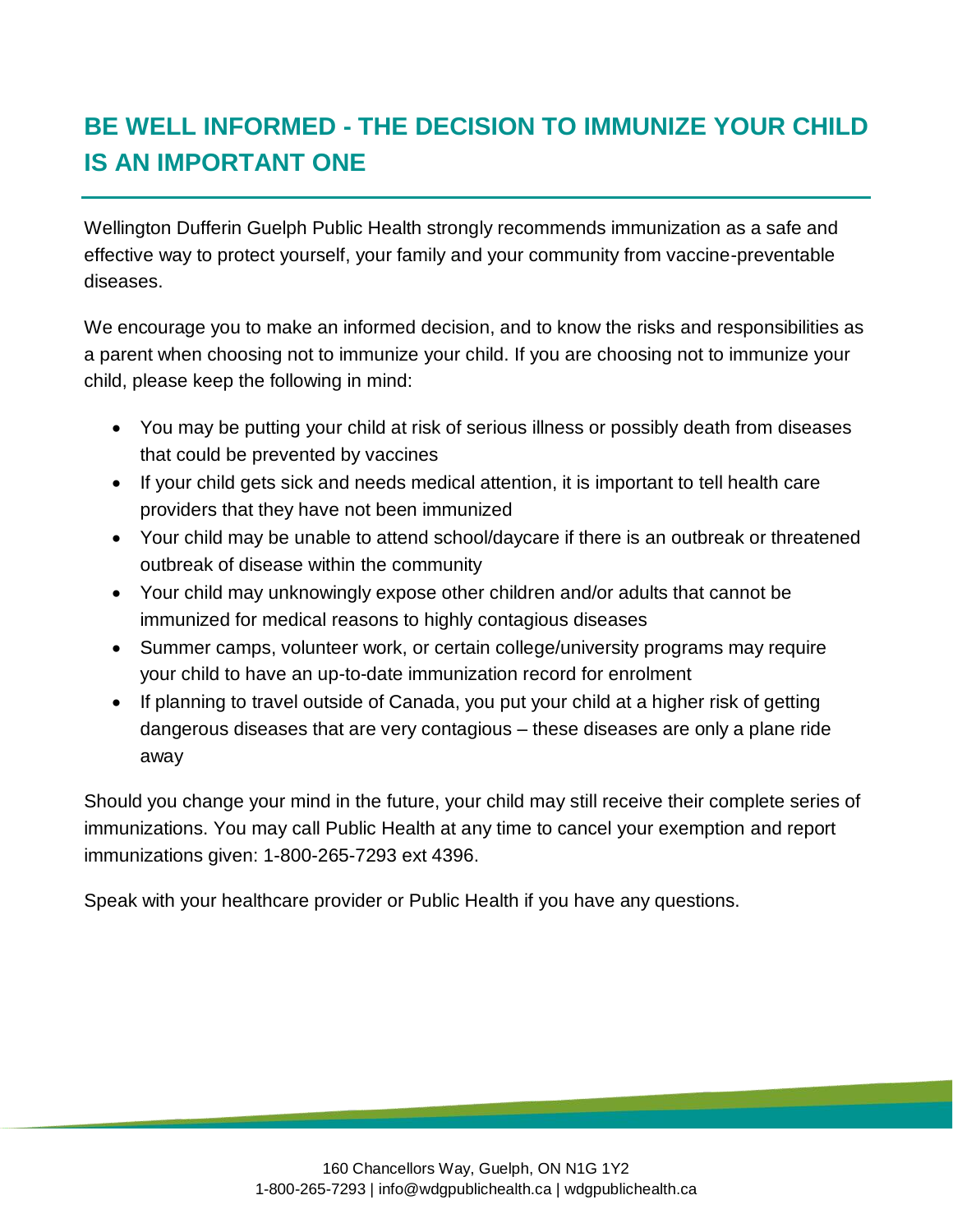# **Recommended Immunization Schedule for Children from Infancy to 6 Years**

# **2 months**

**Diphtheria, tetanus, pertussis, polio, haemophilus, influenza type b vaccine** (DTaP-IPV-Hib) – Given by needle

**Pneumococcal conjugate vaccine (Pneu-C-13)** – Given by needle

**Rotavirus vaccine (Rot-1)** – Given by oral drops

#### **4 months**

**Diphtheria, tetanus, pertussis, polio, haemophilus, influenza type b vaccine** (DTaP-IPV-Hib) – Given by needle

**Pneumococcal conjugate vaccine** (Pneu-C-13) – Given by needle

**Rotavirus vaccine** (Rot-1) – Given by oral drops

### **6 months**

**Diphtheria, tetanus, pertussis, polio, haemophilus, influenza type b vaccine** (DTaP-IPV-Hib) – Given by needle

### **12 months**

**Measles, mumps, rubella vaccine** (MMR) – Given by needle 2 doses are required for school attendance<sup>\*</sup>; must be given on or after the 1<sup>st</sup> birthday and at least 28 days apart.

**Meningococcal conjugate vaccine** (Men-C-C) – Given by needle. Must be given on or after the 1<sup>st</sup> birthday.

**Pneumococcal conjugate vaccine** (Pneu-C-13) – Given by needle